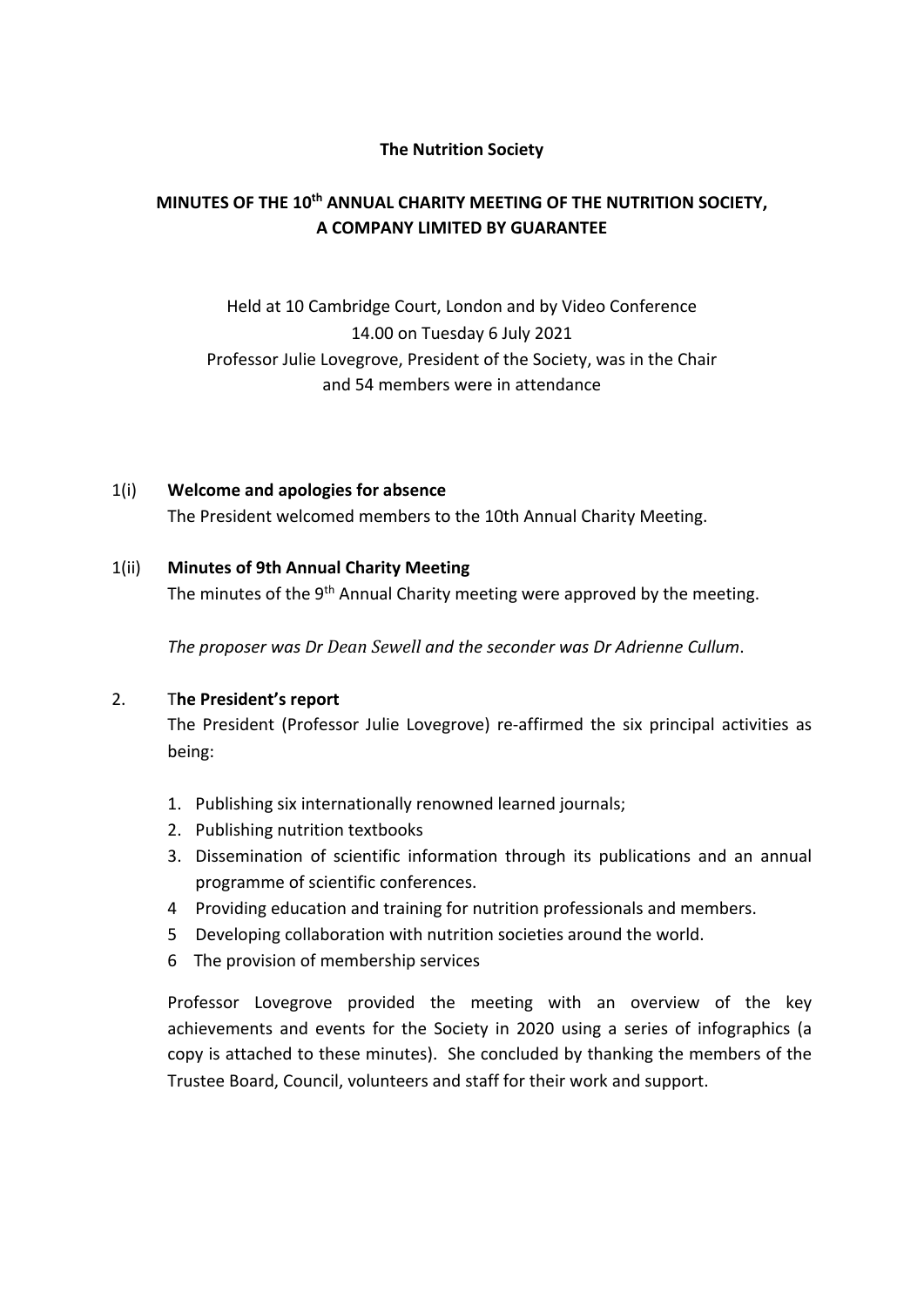#### 3. **The approved annual accounts of the Society**

The Treasurer, Professor Chris Seal, delivered the annual accounts. He reported the accounts had been audited by BWMcFarlane with no reported formal observations. 2020 was a satisfactory year, financially, for the Society. The Society recorded income of £1,520,141 of which £1,315,700 came from publishing the Society's journals. Expenses for the year across all activities totalled £1,099,229 which was reduced from the previous year due to the inability to hold in-person conferences during the pandemic. Professor Seal described the drop in the value of the Society's investment portfolio from its 2020 opening value due to a planned cash withdrawal for Society working expenditure, and the effects of the pandemic on the market. He reported a closing portfolio value of £981,774 showing a considerable recovery in value from a low point in April 2020. In concluding, Professor Seal stated that with a net worth of £2,567,974, the Society is in a strong position to meet all its immediate financial commitments and objectives.

The accounts were received in full.

*The proposer was Ms Barbara Bray and the seconder was Professor Alison Gallagher.*

#### 4. **To elect Trustees**

Professor Lovegrove thanked trustee Dr Carrie Ruxton, who is standing unopposed for another three years, and affirmed that Professor John Brameld and Dr Anastasia Kalea are standing as trustees and are also elected unopposed.

*The proposer was Professor Ailsa Welch and the seconder was Professor Alison Gallagher.*

### **5. To elect Council Members**

Professor Lovegrove said that in terms of the Advisory Council, Dr Louise Durrant is standing as the member for Industry unopposed. The results of the ballot for the election of the Advisory Council position for Public Health was announced. Dr Charlotte Evans is elected as Advisory Council member for Public Health.

*The proposer was Professor Ailsa Welch and the seconder was Professor Alison Gallagher.*